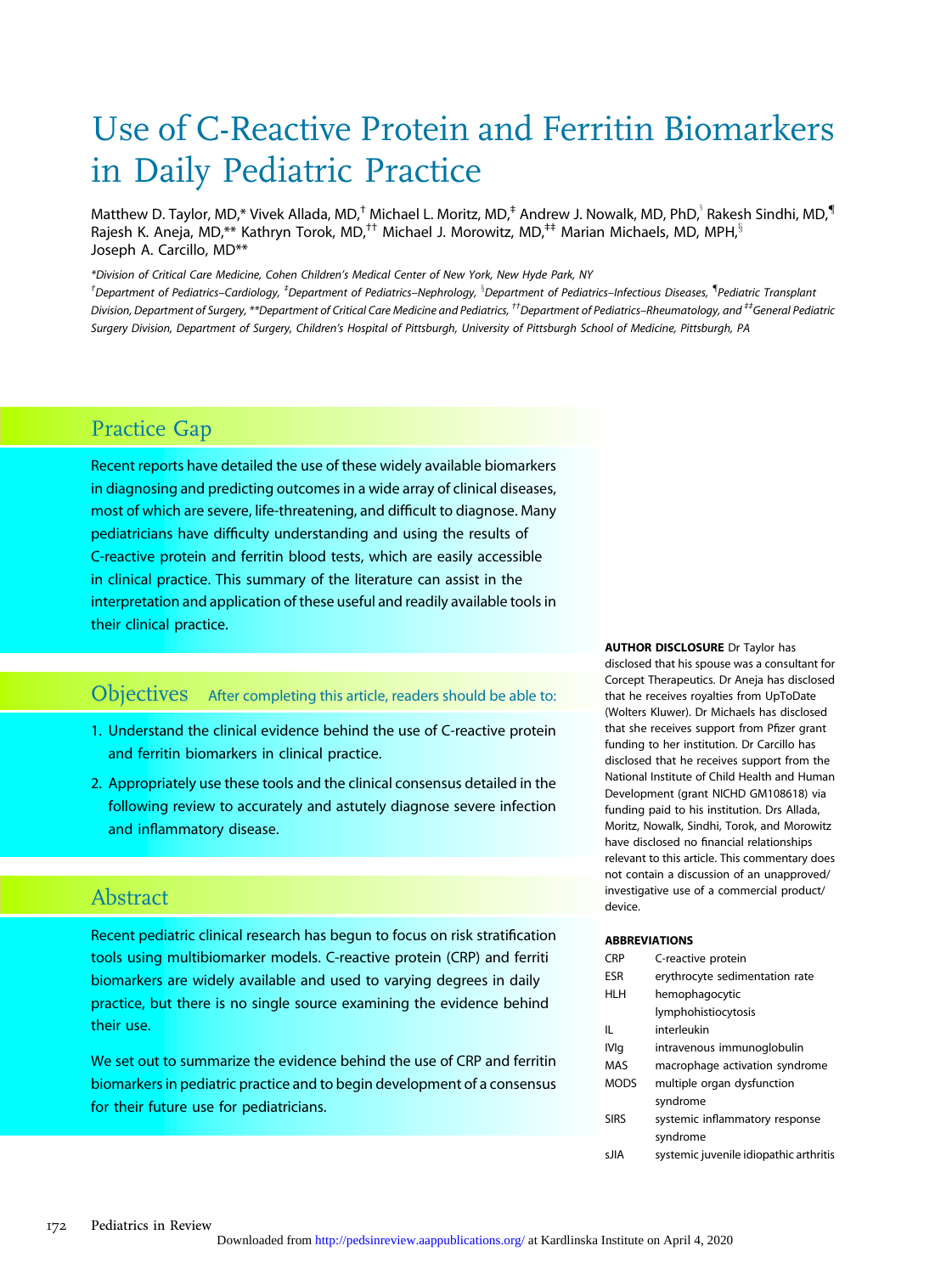All the literature involving CRP and ferritin in pediatrics available on PubMed was surveyed. Research applicable to daily pediatric practice was summarized in the body of the article. Pediatric clinicians of various subspecialties contributed to the summary of the use of CRP and ferritin biomarkers in clinical practice in various disease processes. A clinical decision pathway is described, and evidence is summarized.

CRP and ferritin biomarkers have diverse uses with various cutoff values in the literature, making their use in daily practice difficult. Elevation of these markers coincides with their significant elevation in uncontrolled inflammation.

CRP and ferritin biomarkers are widely used in pediatrics. This review provides a resource summarizing evidence into a single source. There is sufficient evidence to indicate that these biomarkers of inflammation can be useful in quiding clinical decision making in specific clinical scenarios; however, further work is needed to improve their use in clinical practice.

#### **INTRODUCTION**

During the past decade, the use of biomarkers in clinical pediatrics has risen steadily. Most recently, the use of risk stratification tools using multibiomarker models has come to the forefront. Examples of these tools include the pediatric sepsis biomarker risk model, (1) the risk stratification model of acute pyelonephritis, (2) and the use of inflammatory biomarkers to predict exacerbations in chronic obstructive pulmonary disease. (3) Clinicians have started using these models to guide treatment decisions, at times choosing more aggressive regimens for those at higher risk. Unfortunately, many of these decision models can be applied only to patients in specific demographic groups, or they use biomarkers not widely tested in clinical laboratories. Although some of these models have proven usefulness, work in other areas has shown variability and nonspecificity in biomarkers, keeping clinical judgment as the mainstay in medical management in these areas. For example, in pediatric acute liver failure, many large studies examining diverse biomarkers with basic outcomes, including transplant and mortality, have shown limited usefulness in biomarkers compared with clinical scales alone. (4) Biomarker models in smaller, more specific cohorts have shown significant value. (5)

Two of the most common and readily available biomarkers in pediatrics are C-reactive protein (CRP) and ferritin. Recent work has examined the use of these biomarkers in conjunction with others, such as erythrocyte

sedimentation rate (ESR) and procalcitonin, which are available to varying extents, but these other markers have not been as widely examined and have more specific uses in clinical practice. The present review surveys the literature for current evidence in pediatric practice for the use of CRP and ferritin biomarkers. All the literature involving the use of CRP and ferritin biomarkers in pediatrics available on PubMed was surveyed. CRP and ferritin were used as primary search terms, in conjunction with the term pediatrics and with the areas of the specific subheadings listed herein. Papers were included if there was a significant contribution to current clinical practice. Research that focused on pediatric practice is summarized in the body of this article.

Based on the previously described literature review and a multidisciplinary pediatric specialty group discussion via a survey tool, we describe a clinical systematic summary of evidence for the use of CRP and ferritin as tools in pediatrics (Tables 1 and 2, Fig). Pediatric clinicians of various subspecialties contributed, including specialists in general hospitalist pediatrics, emergency care, intensive care, neonatology, hematology, oncology, bone marrow transplant, gastroenterology, rheumatology, infectious disease, cardiology, pulmonology, nephrology, general pediatric surgery, and pediatric transplant surgery. The findings of the survey are compiled into a clinical decision tool that general pediatricians can use for patients who have CRP levels greater than 40 mg/L ( $>38$ I nmol/L) and ferritin levels greater than 1,000 ng/mL  $(>2,247 \text{ pmol/L})$  (Table 1, Fig).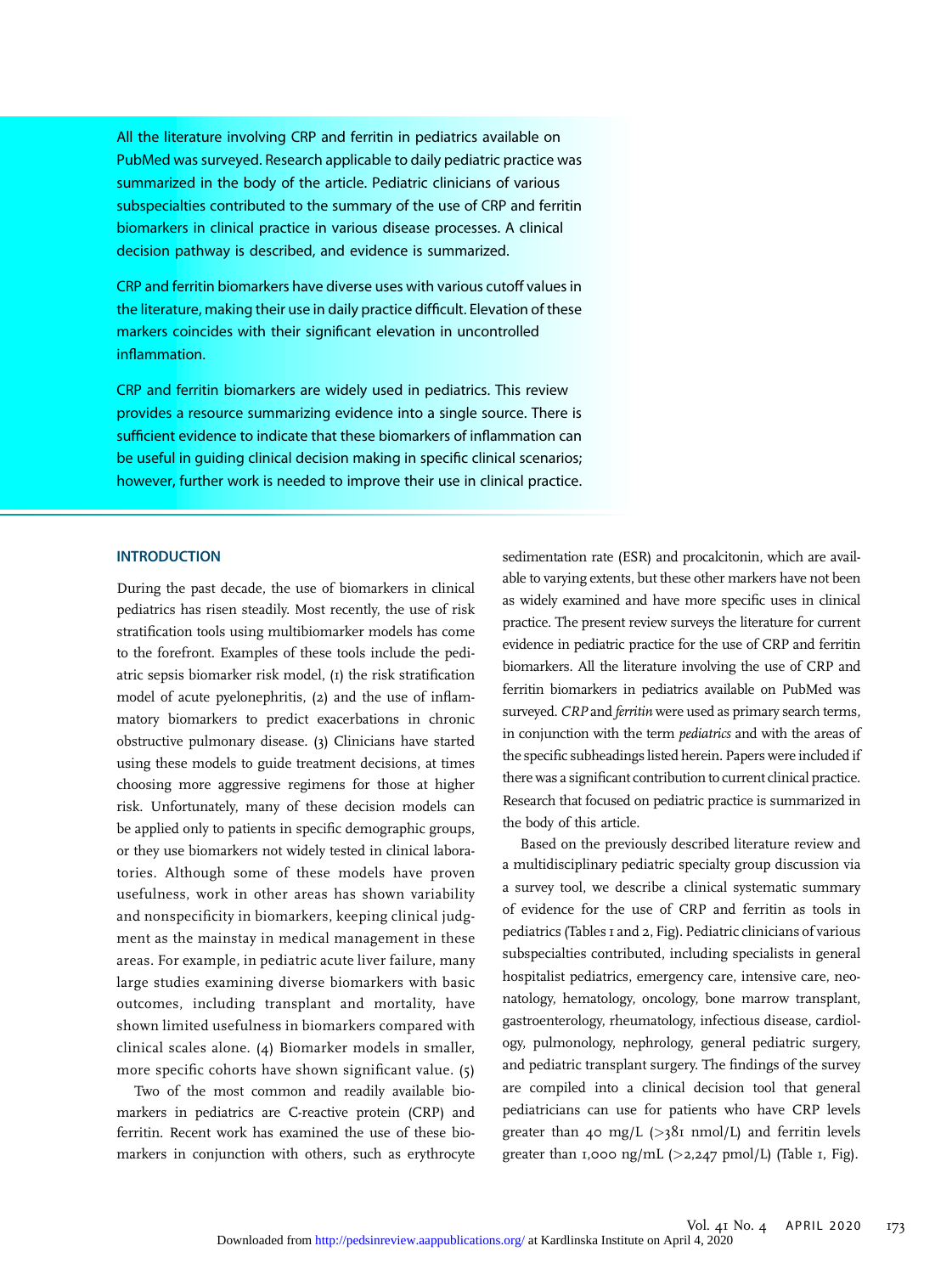# TABLE 1. Summary of the Clinical Consensus with Cutoff Values of CRP  $>$ 40 mg/L ( $>$ 381 nmol/L) and Ferritin  $>$ 1,000 ng/mL ( $>$ 2,247 pmol/L)

# CLINICAL DECISIONS FOR ELEVATED CRP AND FERRITIN LEVELS

Elevated CRP level (>40 mg/L [>381 nmol/L])

CRP interacts with components of bacterial cell walls and the phosphocholine component exposed after cell death. It can be an indicator of bacterial or fungal infection or of necrotic tissue. CRP facilitates complement activation and phagocytosis by macrophages and dendritic cells, initiating an appropriate immune response. It is also commonly elevated with trauma and surgical procedures. Elevation also occurs in diseases with inappropriate inflammation, such as rheumatologic diseases and lymphomas.

Potential course of action

Consider evaluation for infectious sources and following as a sign of response to treatment

If suspected inflammatory bowel disease, may indicate disease flare; initiate appropriate investigation, consider corticosteroids and increased therapy if no response

If suspected pancreatitis, may indicate disease severity

If renal cause suspected, remove central catheters or allograft in transplant patients

If suspected GvHD, exclude alternative or coexisting causes such as infection, may be followed as an indicator of response to treatment

If known systemic lupus erythematosus or juvenile dermatomyositis, suspect infection greater than disease flare if no serositis

Elevated ferritin level  $(>1,000$  ng/mL  $[>2,247$  pmol/L])

Ferritin is another acute-phase protein that can be elevated in chronic iron overload states and can acutely elevate in the presence of macrophage activation. In patients with ferritin levels >1,000 ng/mL (>2,247 pmol/L), there is a significant risk of PICU admission and mortality over 5 years. It is acutely elevated in sJIA, MAS, primary HLH, reactive HLH, and viral infections. Extremely high levels in sepsis associate with mortality and hyperinflammation. It is predictive of outcomes in hematopoietic cell transplant.

Potential course of action

Suspicion for sJIA, HLH, MAS, malignancy, iron overload, also possibly a viral infection or posttransplant lymphoproliferative disease (uncontrolled Epstein-Barr virus proliferation)

Consider chelation or phlebotomy if suspected iron overload

Consider consultation with infectious diseases, hematology/oncology, rheumatology if unexplained inflammatory process

Elevated CRP level (>40 mg/L [>381 nmol/L]) and ferritin level (>1,000 ng/mL [>2,247 pmol/L])

This combination can indicate a severe inflammatory process that should be addressed to prevent impending morbidity

Potential course of action

Consider acute infection or inflammation, especially HLH, MAS (ferritin level >10,000 ng/mL [>22,470 pmol/L])

Consider infectious evaluation, investigation for HLH, treatment for HLH if high clinical suspicion

If multiple organ failure and secondary MAS/HLH (without CNS involvement, not in infancy), consider intravenous immunoglobulin, methylprednisone (dexamethasone if concern for CNS involvement), plasma exchange, anakinra; early consultation with infectious diseases, hematology/oncology, and rheumatology for the next course of action, including diagnostic studies as soon as possible and consideration of treatment

If primary HLH (ferritin level >10,000 ng/mL [>22,470 pmol/L]), indicated by CNS involvement, onset in infancy, consanguinity), consult hematology/oncology/bone marrow transplant for diagnostic evaluation

CNS=central nervous system, CRP=C-reactive protein, GvHD=qraft-versus-host disease, HLH=hemophagocytic lymphohistiocytosis, MAS=macrophage activation syndrome, sJIA=systemic juvenile idiopathic arthritis.

#### **CRP ELEVATION**

**CRP** is an acute-phase protein produced in the liver that is involved in the innate immune response. (55) It was the first discovered pattern recognition receptor. (56) CRP has been shown to bind to apoptotic cells, eliminating the cells before

necrosis through phagocytosis and preventing immune activation, and to phosphorylcholine in bacterial capsules, promoting clearance of bacterial lysis products, which can cause inflammation, through binding to Fc receptors. (57)(58) Furthermore, it can activate the classical complement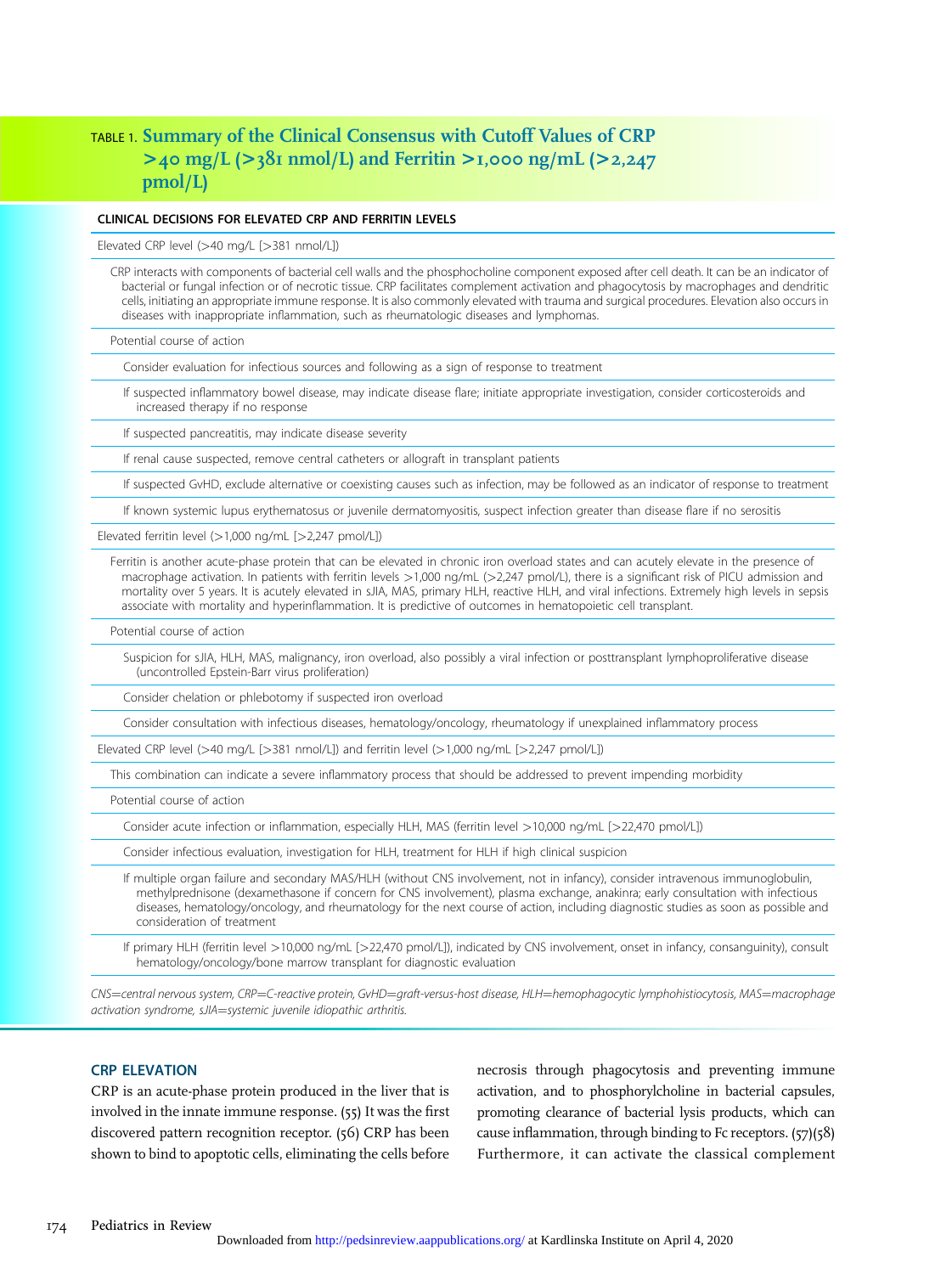# TABLE 2. Course of Action for Elevated CRP and Ferritin Levels in Various Clinical Scenarios, with Given Cutoff Values Determined from Pooled Literature with Input from a Pediatric Clinical Subspecialty Group

| <b>CLINICAL SCENARIO</b>          | <b>COURSE OF ACTION</b>                                                                                                                                                                                                                                                                            |  |
|-----------------------------------|----------------------------------------------------------------------------------------------------------------------------------------------------------------------------------------------------------------------------------------------------------------------------------------------------|--|
| Fever with elevated CRP level     |                                                                                                                                                                                                                                                                                                    |  |
| New infection/sepsis?             | Suspect bacterial infection (CRP level >87 mg/L [>829 nmol/L]) (6)(7)<br>High procalcitonin level, consider antibiotic drug therapy<br>Low procalcitonin level, consider antifungal drug therapy (CRP level >100 mg/L [952 nmol/L]) (8)(9)                                                         |  |
| Infants with fever?               | Suspect bacterial infection (CRP level >50 mg/L [>476 nmol/L] if ill, >200 mg/L [>1,905 nmol/L] if well)<br>(10)(11)<br>High interleukin-6 level, consider antibiotic drug therapy; low interleukin-6 level, consider antifungal drug<br>therapy (12)                                              |  |
| Febrile neutropenia?              | If elevated monocyte count, consider fungal infection (CRP level >90 mg/L [>857 nmol/L]) (13)<br>Low interleukin-6 level, consider coverage for fungal infection (CRP level >30 mg/L [>286 nmol/L]) (14)<br>Remains elevated, consider antifungal or second-line antibiotic drug coverage (15)(16) |  |
| Osteomyelitis/septic joint?       | May be useful in ruling out, combine CRP and ESR for treatment efficacy (CRP level <20 mg/L (<190 nmol/L) for<br>ruling out, CRP level <30 mg/L [<286 nmol/L] for efficacy) (17)(18)                                                                                                               |  |
| Surgery?                          | Should decrease over time. If increasing on postoperative day 3, source control of possible infection (CRP level<br>>110 mg/L [>1,048 nmol/L], CRP level >30 mg/L [>286 nmol/L] in appendicitis) (19)(20)(21)(22)                                                                                  |  |
| Solid organ transplant?           | After postoperative day 5, consider thrombosis, infection, rejection (CRP level >20 mq/L [>190 nmol/L]) (23)                                                                                                                                                                                       |  |
| Bone marrow transplant?           | Treat GvHD, concern for bacterial or fungal infection (CRP level >43.5 mg/L [>414 nmol/L] for bacteria, CRP<br>level >70.5 mg/L (>671 nmol/L) for fungus indicates increased mortality risk) (24)                                                                                                  |  |
| Inflammatory bowel<br>disease?    | Consider investigation for abscess or other infection and for disease flare<br>Track for response to treatment (CRP level >5 mg/L [>48 nmol/L]) (25)(26)                                                                                                                                           |  |
| Juvenile idiopathic<br>arthritis? | Useful in prognosis. Follow for treatment response. Higher levels indicate sJIA (CRP level >50 mg/L [>476<br>nmol/L] for prognosis) (27)(28)(29)                                                                                                                                                   |  |
| Kawasaki disease?                 | Useful in diagnosis and prognosis (CRP level >100 mg/L [>952 nmol/L]). (30)(31)(32) Follow for treatment<br>response and possible retreatment with IVIq (CRP level >80 mq/L [>762 nmol/L]) (33)                                                                                                    |  |
| Juvenile dermatomyositis?         | Concern for infection, no correlation with disease activity (34)                                                                                                                                                                                                                                   |  |
| SLE?                              | Concern for infection, no correlation with disease activity (35)                                                                                                                                                                                                                                   |  |
| ICU population?                   | Associated with mortality, consider aggressive treatments (CRP level >100 mg/L [>952 nmol/L]) (36)                                                                                                                                                                                                 |  |
| Elevated ferritin level           |                                                                                                                                                                                                                                                                                                    |  |
| Familial<br>hemochromatosis?      | Useful for diagnosis, follow for response to chelation/phlebotomy (ferritin level >1,000 ng/mL [>2,247<br>pmol/L]) (37)(38)(39)(40)(41)                                                                                                                                                            |  |
| Anemia?                           | Differentiates chronic hemolytic anemia (thalassemia/sickle cell)<br>Median ferritin level 850 ng/mL (1,910 pmol/L) for thalassemia, 163 ng/mL (366 pmol/L) for sickle cell (42)(43)                                                                                                               |  |
| Fever?                            | Consider viral infection, especially Epstein-Barr virus (median ferritin level 431 ng/mL [968 pmol/L]) (44)                                                                                                                                                                                        |  |
| Severe sepsis/septic<br>shock?    | Associated with mortality (ferritin level >4,420 ng/mL (>9,931 pmol/L), >1,980 ng/mL (>4,449 pmol/L) when<br>combined with CRP level >40.8 mg/L [>389 nmol/L]). (45)(46)(47)                                                                                                                       |  |
| All patients?                     | Associated with ICU admission and mortality (ferritin level >500 ng/mL [>1,123 pmol/L]) (48)                                                                                                                                                                                                       |  |
| sJIA?                             | Concern for MAS, treat with corticosteroids, other agents (ferritin level >500 ng/mL [>1,123 pmol/L]) (49)                                                                                                                                                                                         |  |
| SLE?                              | Concern for MAS, treat with corticosteroids, other agents (ferritin level >500 ng/mL [>1,123 pmol/L]) (50)                                                                                                                                                                                         |  |
| Bone marrow transplant?           | Correlates with prognosis, consider chelation therapy (ferritin level >300 ng/mL [>674 pmol/L]) (51)(52)(53)<br>Monitor for hepatic veno-occlusive disease, sepsis (ferritin level >1,000 ng/mL [>2,247 pmol/L]) (53)                                                                              |  |

Continued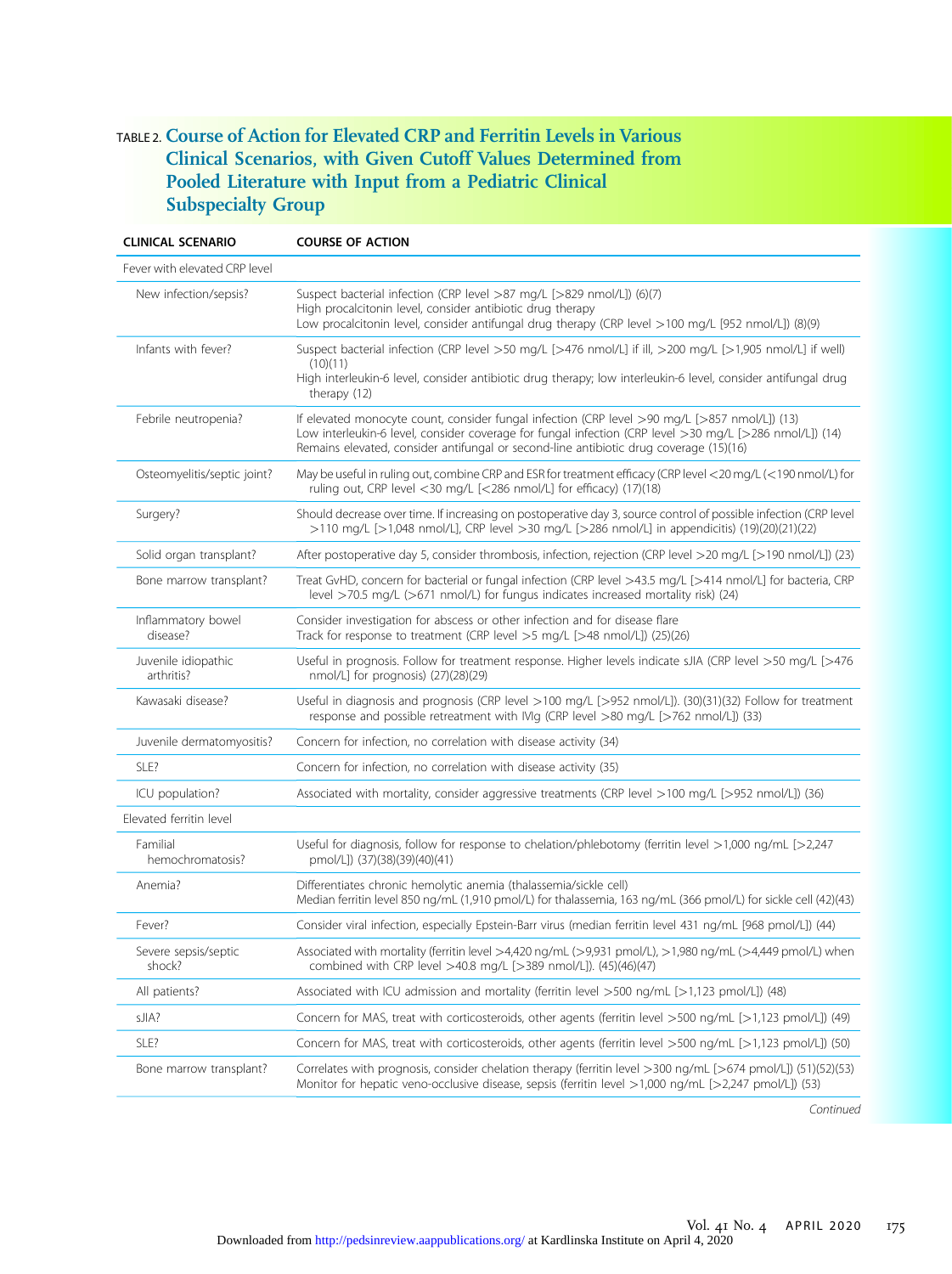TABLE 2. (Continued )

| <b>CLINICAL SCENARIO</b>                                                                                         | <b>COURSE OF ACTION</b>                                                                                                                                                                             |
|------------------------------------------------------------------------------------------------------------------|-----------------------------------------------------------------------------------------------------------------------------------------------------------------------------------------------------|
| Fever with CRP level $>40$<br>mg/L $(>381$ mnol/L) and<br>ferritin level >500 ng/mL<br>$(>1,123 \text{ pmol/L})$ |                                                                                                                                                                                                     |
| Rheumatologic disease?                                                                                           | Concern for MAS/HLH, consider treatment with corticosteroids, IVIq, anakinra (54)                                                                                                                   |
| Cancer?                                                                                                          | Concern for MAS/HLH, consult specialist                                                                                                                                                             |
| Infection/sepsis?                                                                                                | Consider uncontrolled inflammatory response spectrum: MAS/MALS/HLH<br>Refer to specialist, mortality risk (CRP level >40.8 mg/L [>389 nmol/L], ferritin level >1,980 ng/mL [>4,449<br>pmol/L]) (45) |
| Familial HI H?                                                                                                   | Refer to specialist (ferritin level >10,000 ng/mL [>22,470 pmol/L])                                                                                                                                 |

CRP=C-reactive protein, ESR=erythrocyte sedimentation rate, GvHD=graft-versus-host disease, HLH=hemophagocytic lymphohistiocytosis; IVIg=intravenous immunoglobulin, MALS=macrophage activation-like syndrome, MAS=macrophage activation syndrome, sJIA=systemic juvenile  $idi$ opathic arthritis,  $SLE =$  systemic lupus erythematosus.

pathway, promoting phagocytosis. (59) Although deficient in liver failure, (5) it can be elevated in several differing inflammatory states. Furthermore, CRP remains accurate in protein wasting conditions such as nephrotic syndrome. (60) Elevated CRP level is generally associated with significant infection or tissue injury (Table 1).

#### Infections

Clinically, an increase in CRP level indicates that the body is mounting an appropriate inflammatory response to bacterial by-products, a response that promotes macrophage phagocytosis. It rapidly rises with acute inflammation and similarly clears quickly with resolution of inflammation. One of the most widely used applications of CRP is in the diagnosis of bacterial infection. One study in adult ICU

| Ferritin>1000 | Increased risk of<br>severe<br>inflammatory<br>cascade,<br>ongoing<br>inflammation     | Concern for<br>immune<br>hyperactivation<br>syndrome $-$<br>sepsis/MAS/HLH                     |
|---------------|----------------------------------------------------------------------------------------|------------------------------------------------------------------------------------------------|
| Ferritin<1000 | Low risk of<br>infection or<br>severe<br>inflammation,<br>low risk of<br>deterioration | Increased risk of<br>infection or<br>ongoing tissue<br>injury, failed<br>treatment<br>response |
|               | CRP<40                                                                                 | CRP>40                                                                                         |

Figure. The use of ferritin  $(\mu q/L)$  and C-reactive protein (CRP) (mg/L) levels to differentiate ongoing inflammatory cascade, risk of infection or tissue injury, or immune hyperactivation and concern for sepsis/ macrophage activation syndrome/hemophagocytic lymphohistiocytosis spectrum syndromes.

patients demonstrated that increases in CRP levels greater than  $87 \text{ mg/L}$  ( $>829 \text{ nmol/L}$ ) actually were more specific for proven bacterial or fungal infection than was elevated temperature and that the combination of an elevated CRP level and fever increased specificity for bacterial ventilatorassociated pneumonia, as defined by persistent radiographic findings, high or low white blood cell count, fever, and purulent secretions, to 100% in the 50 patients with pneumonia captured in this study. (6) A recent systematic literature review demonstrated the efficacy of CRP level in ruling in or out serious bacterial infection with fever at first presentation. (7) This review's pooled estimate of specificity and sensitivity were 0.79 and 0.77, respectively, with variable CRP levels (20–70 mg/L [190–667 nmol/L]). The studies demonstrated reasonable specificity (75%–96%) in all cases. Furthermore, the studies had good sensitivity in serious bacterial infection (62%–89%), with less sensitivity (22%–58%) in studies that included all bacterial infections as opposed to only serious cases.  $(8)(61)(62)(63)$  $(64)(65)(66)(67)(68)$  These studies are summarized in Table 3.

More recent studies have examined combinations of biomarkers with CRP to increase its predictive value. The combination of CRP level ( $>$ 100 mg/L  $[>$ 952 nmol/L $]$ ) and procalcitonin level ( $>$ 2 ng/mL [ $>$ 2  $\mu$ g/L]) has been shown to accurately assist in the prediction of serious bacterial infection in febrile infants without a source of infection, although procalcitonin testing is not yet widely available. (8)

Similarly, when applied to select populations, CRP level can assist in the differentiation of bacterial and nonbacterial infections. A study of infants requiring ICU admission demonstrated that CRP level was significantly elevated in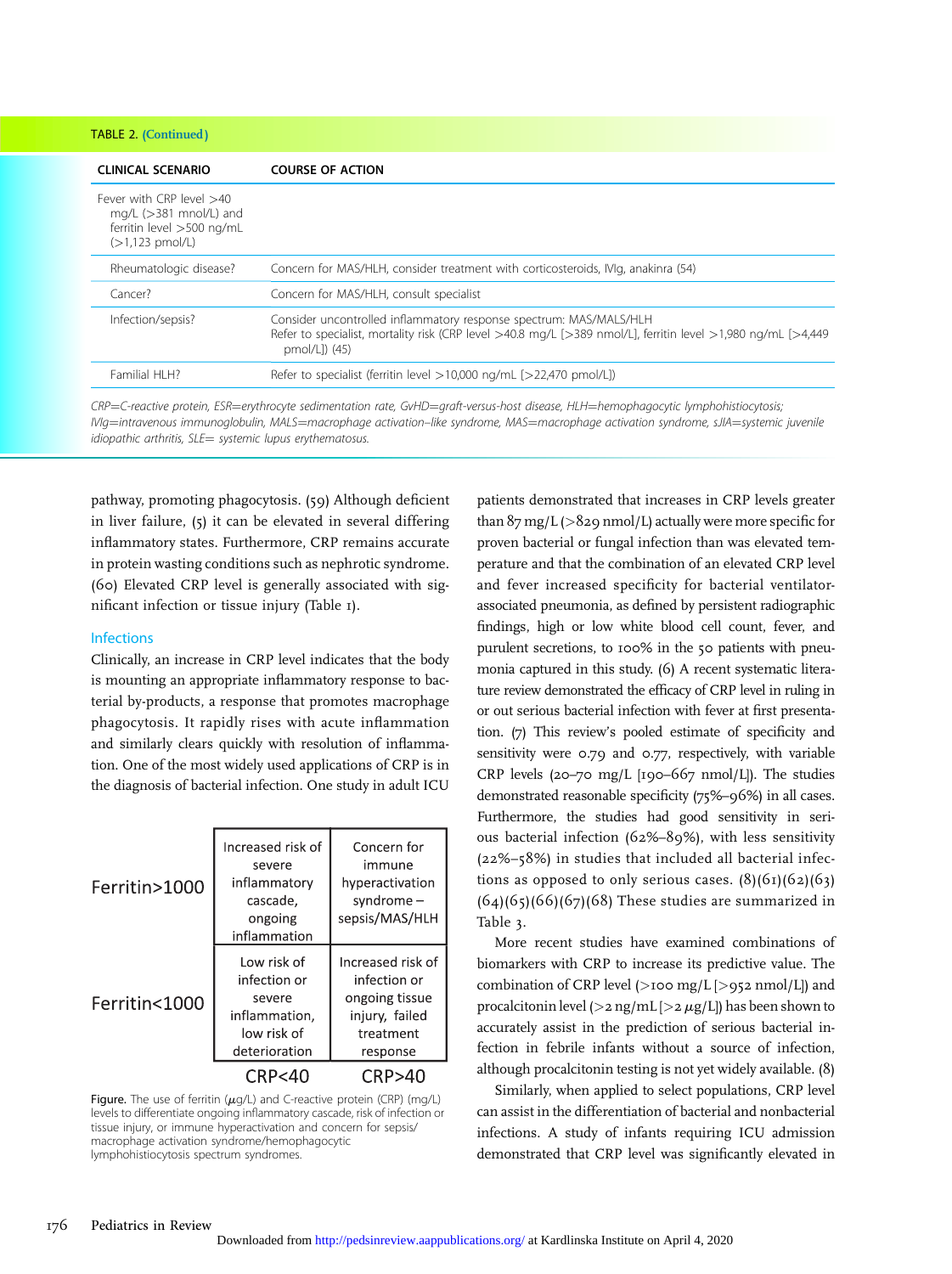| <b>SOURCE</b>                  | CRP LEVEL, mg/L (nmol/L) | SENSITIVITY, % | SPECIFICITY, % |
|--------------------------------|--------------------------|----------------|----------------|
| Serious bacterial infection    |                          |                |                |
| Isaacman and Burke, 2002 (61)  | 44 (419)                 | 62             | 81             |
| Pulliam et al, 2001 (62)       | 70 (667)                 | 79             | 90             |
| Lacour et al, 2001 (63)        | 40 (381)                 | 89             | 75             |
| Galetto-Lacour et al, 2003 (8) | 40 (381)                 | 79             | 79             |
| Berger et al, 1996 (64)        | 20 (190)                 | 83             | 67             |
| Andreola et al, 2007 (65)      | 40 (381)                 | 71             | 81             |
| Bacterial infection            |                          |                |                |
| McCarthy et al, 1978 (66)      | 60 (571)                 | 44             | 86             |
| Tejani et al, 1995 (67)        | 20 (190)                 | 22             | 94             |
| Cobben et al, 1990 (68)        | 35 (333)                 | 58             | 96             |
| CRP=C-reactive protein.        |                          |                |                |

# TABLE 3. CRP Specificity and Sensitivity with Given CRP Cutoff Levels for Bacterial Infection

patients with bacterial infections, with more specificity than white blood cell count if the CRP level was greater than 50 mg/L (>476 nmol/L). (10) This is supported in well-appearing infants with fever without a source, with significant elevation of CRP levels (>200 mg/L [>1,905 nmol/L]), especially after 12 hours of fever. (11) CRP level combined with interleukin (IL)-6 level can also aid in the differentiation of fungal versus bacterial late-onset neonatal sepsis, (12) although IL-6 assays are costly and have limited availability.

The value of the CRP biomarker has been examined in the setting of immune suppression as well. In pediatric patients with febrile neutropenia, CRP level was significantly elevated in children with culture-positive infections compared with those with culture-negative infection or fever of unknown source. (68) Furthermore, CRP level showed significant increases in patients who failed first-line antibiotic drug therapy and required second-line antibiotic drugs or, after this, antifungal drug coverage. (16) Similar results showed elevation of CRP level combined with procalcitonin level, indicating incorrect treatment and response with appropriate treatment. (16) Furthermore, in neutropenic children with persistent fever at 4 days, an elevated CRP level ( $> 90$  mg/L  $[>857 \text{ nmol/L}]$ ) and absolute monocyte count ( $\langle 100/\mu L \rangle$ ) suggested invasive fungal disease. (13) The use of CRP level in predicting bacterial infection is further supported through a recent meta-analysis of febrile neutropenia, which found that in more than 25 studies examining 14 different biomarkers, the only biomarker that consistently

demonstrated value beyond clinical decision rules was the CRP level as an indication of infection. (69)

The relation between CRP level and bacterial infection has also been shown in pediatric osteomyelitis and septic arthritis. A normal CRP level  $\langle$ <20 mg/L  $\langle$ <190 nmol/L $\rangle$ ) and ESR effectively rule out most cases of acute bacterial bone and joint infection, (17) although some small bone osteomyelitis may present initially with a negative CRP. Furthermore, normalization of CRP level  $\left| \langle 30 \rangle \right|$  mg/L  $\left| \langle 286 \rangle \right|$ nmol/L]) during intravenous antibiotic drug treatment of osteomyelitis or septic arthritis indicates the appropriate time for transition to oral antibiotic drug therapy. (18)

#### **Surgery**

Beyond the appropriate elevation of CRP level as an inflammatory response to an infectious process, there are other clinical circumstances that can cause elevation of CRP level. CRP elevation has been noted in postsurgical patients, although there is significant evidence that the level and duration of CRP elevation can still be used for detection of infection. A cohort of neonates without infection had a significant elevation in CRP level on the first and second postoperative days, with normalization by day 3; without CRP level normalization, postoperative complication, primarily bloodstream infection or bowel perforation, was more likely. (19) A recent study of pediatric patients undergoing congenital heart surgery demonstrated that increases in CRP level greater than 40 mg/L ( $>38$ I nmol/L) per day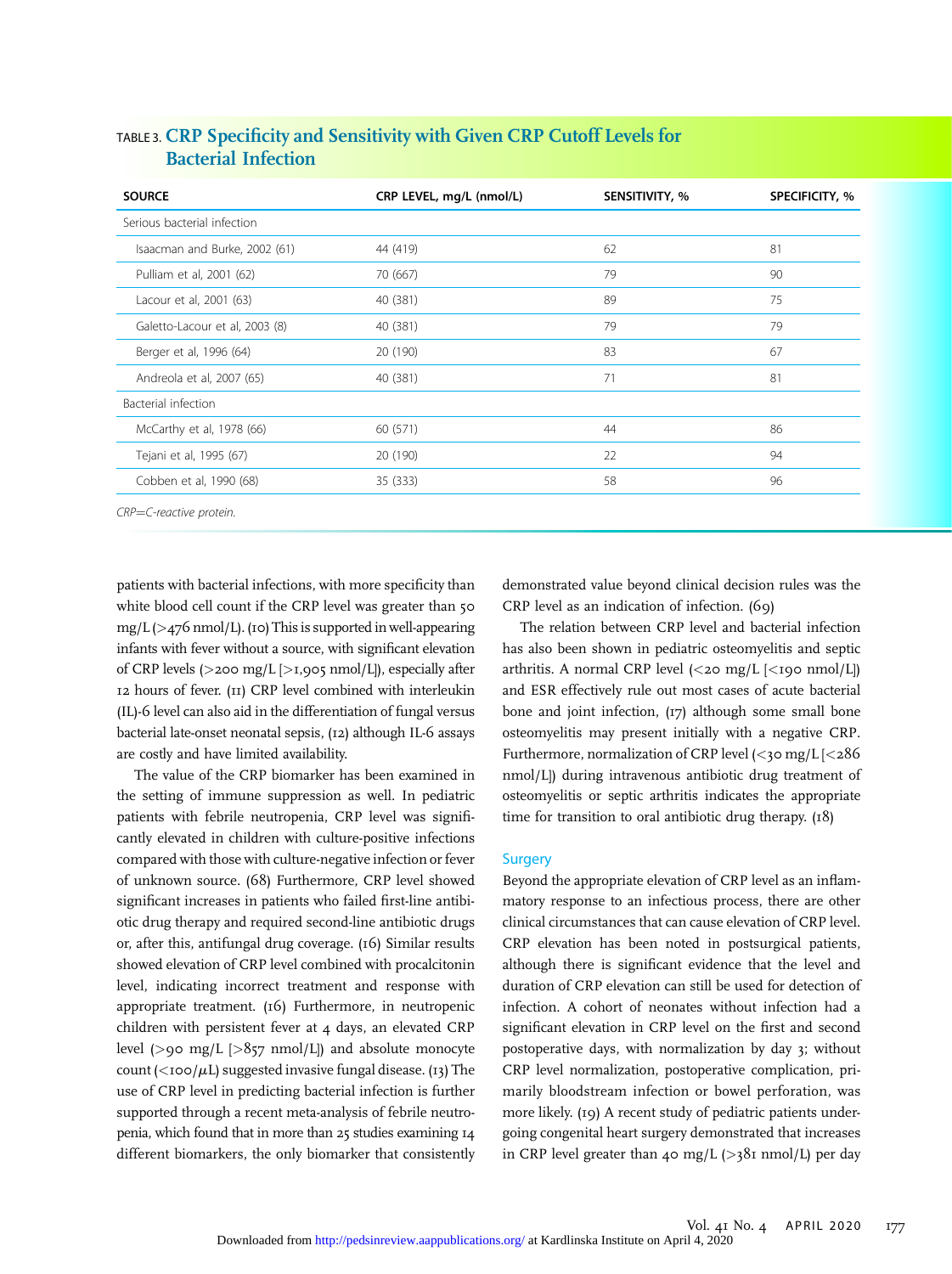had a positive predictive value of 86% and specificity of 95% for bacterial infection compared with febrile patients without infection. (20) Another prospective observational study including all pediatric surgical postoperative patients with a CRP level greater than 110 mg/L ( $>1,048$  nmol/L) on postoperative day 3 demonstrated sensitivity of 87% and specificity of 89% for bacterial infection. (21) CRP can also rule out peritonitis after acute appendicitis (CRP level <30 mg/L  $[<$  286 nmol/L]) with sensitivity of 95% and a negative predictive value of 96%, although CRP level cannot be used to make the diagnosis of peritonitis (specificity $=$ 74%, positive predictive value= $68\%$ ). (22)

#### **Transplant**

After transplant, CRP level can be elevated for a variety of reasons, leading to variable usefulness. In postoperative pediatric kidney transplant patients, CRP level normalization within 5 to 10 days is associated with favorable outcomes. Normalization was not seen in patients with complications such as acute rejection, infection, or thrombosis. The most significant elevations were noted in bacterial infection (88% of patients), but in this population, CRP level was also elevated in viral infections (73%), acute rejection (68%), and thrombosis (82%). The study did find CRP response to rejection therapy in 86% of patients and found that CRP level greater than 20 mg/L ( $>$ 190 nmol/L) was more sensitive than fever or white blood cell count in prediction of all complications. (23) Similarly, CRP level elevation in pediatric bone marrow transplant patients correlates with bacterial or fungal infections and with severe acute graft-versus-host disease (CRP level >43.5 mg/L [>414 nmol/L]). CRP level elevation also correlates well with nonrelapse mortality (CRP level  $>70.5$  mg/L  $[>671]$ nmol/L]). (24) Importantly, CRP level is inaccurate in acute liver or liver transplant failure because production in the liver is interrupted.

#### Inflammatory Bowel Disease

Inflammatory bowel disease, including Crohn's disease and ulcerative colitis, is associated with elevated CRP levels. Shine et al (25) showed that CRP level can successfully differentiate between children with inflammatory bowel disease and children with functional abdominal pain. CRP level does correlate with disease state, and this has been validated with cutoff values as low as  $\frac{5}{9}$  mg/L (48 nmol/L) for inflammatory bowel disease, and some groups encourage routine screening of children with chronic abdominal symptoms. (26)(70)

#### Autoimmune Disease

One of the most intriguing areas of interest in CRP is this protein's role in autoimmunity and rheumatic disease. CRP level is not normally elevated in the most common subtypes of juvenile idiopathic arthritis, oligoarticular and polyarticular; however, when it is elevated it correlates with highly active disease and poor prognosis regarding response to initial therapy and ability to obtain remission. (27) If CRP level is elevated, it is useful to monitor response to therapy and is included in the American College of Rheumatology pediatric measures of improvement criteria. (28) CRP level and ESR are also included in the Juvenile Arthritis Disease Activity Score, a validated scale, although that same validation study demonstrated that CRP as a stand-alone laboratory test correlates closely to clinical activity scoring. (29) High CRP level ( $>$ 50 mg/L [ $>$ 476 nmol/L]) at the time of diagnosis has correlated with poor therapeutic response and failure of first remission, and elevated levels after 6 months of treatment also indicate a poor prognosis. (27) When CRP level is markedly elevated in the context of newly diagnosed arthritis, systemic juvenile idiopathic arthritis (sJIA) must be considered. These patients are most at risk for developing macrophage activation syndrome (MAS). Interestingly, in these patients CRP level will remain elevated and ESR will paradoxically drop to normal levels. (49)

CRP level is also included in the diagnostic criteria for Kawasaki disease. (30) A normal CRP level has an excellent negative predictive value for Kawasaki disease, whereas a CRP level greater than 100 mg/L ( $>$ 952 nmol/L) is an indicator for this vasculitis. (31) Subsequent work has demonstrated heterogeneity of disease with variable elevation of CRP level, with greater elevation associating with coronary artery lesions. (32)(71) In a retrospective review, patients with CRP levels greater than 80 mg/L  $(>\frac{762}{2}$  nmol/L) after initial treatment with intravenous immunoglobulin (IVIg) are more likely to require additional IVIg treatment or other secondary therapy beyond IVIg. ESR uncouples from inflammation after treatment, making CRP the test of choice for response. (33)

Work in other pediatric rheumatologic disease is limited. Unlike in vasculitis (Kawasaki disease and sJIA, for example), CRP level does not rise substantially in active systemic lupus erythematosus or juvenile dermatomyositis. The most useful employment of CRP level in these disease types is for differentiation of disease flare from infection, especially in the setting of chronic immunosuppression. (34)(35)

### Severe Illness

One of the most striking studies of CRP demonstrated in an ICU population that high CRP levels  $(>100$  mg/L  $[>0.52]$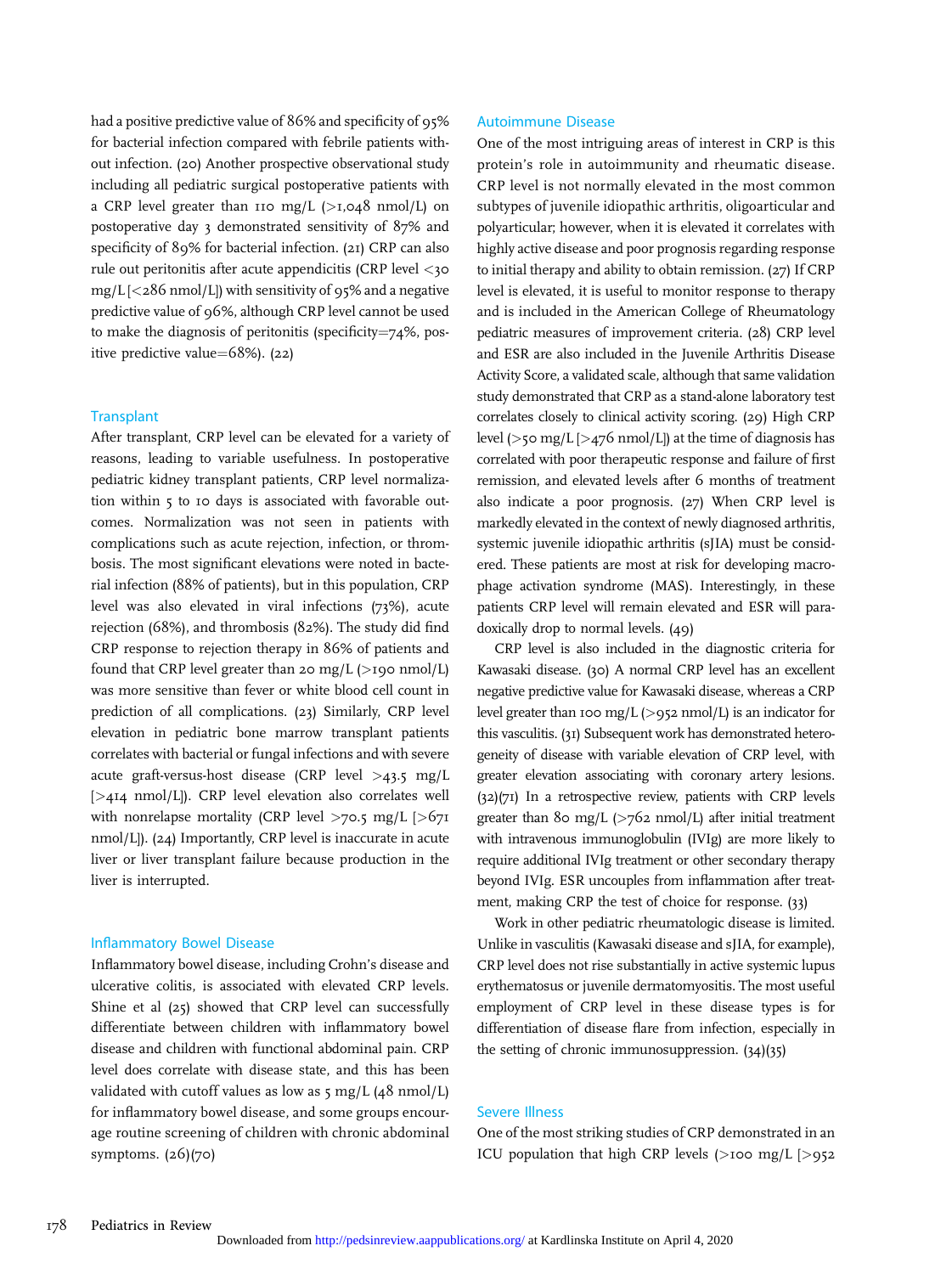nmol/L]) are associated with organ failure and death, and persistently high levels are associated with poor outcomes, indicating requirements for more aggressive interventions, including hemodynamic, respiratory, or renal support, to prevent morbidity and mortality. (36)

Hemophagocytic lymphohistiocytosis (HLH) and MAS have also been associated with significant elevations in CRP level, and patients with viral disease, rheumatologic disease, and malignancy compose a significant proportion of patients with these syndromes. (72) These patients also have significant elevations in ferritin levels and are discussed later herein.

Ferritin is a protein involved in iron storage and has been used clinically as a marker of total body iron stores. The test is widely available and commonly ordered when evaluating for iron deficiency in infants and children. In the body, ferritin binds iron, protecting lipids, DNA, and proteins from potential free radicals that can be formed by free iron. Ferritin is also an acute-phase reactant that is elevated in many conditions aside from anemia, (73) and although traditionally hypoferritinemia is used as a measure of iron deficiency or malnutrition, elevation in this biomarker has recently been recognized as a marker of several disease states (Table 1). A recent review of all patients with elevated ferritin levels ( $>$ 500 ng/mL [ $>$ 1,123 pmol/L]) in a pediatric referral center demonstrated elevated levels in a variety of disease processes, with most being found in patients with transfusion dependence, infection (viral and bacterial), autoimmunity, stem cell transplant, malignancy, and renal disease. This study also showed that the highest levels of ferritin were found in HLH (range, 994–189,721 ng/mL [2,233–426,303 pmol/L]). (74) Elevated ferritin and CRP levels represent an ongoing inflammatory process in the majority of ill patients (Fig). (45)

#### Iron Overload

Hyperferritinemia is most commonly seen in patients with significant iron overload. The classic iron overload disease is hereditary hemochromatosis, an inherited dysregulation of the iron transport system that can lead to total body iron overload. This disease can lead to hepatic cirrhosis and hepatocellular carcinoma. Recent work has demonstrated that hyperferritinemia (ferritin level >1,000 ng/mL  $[>2,247 \text{ pmol/L}]$  is a hallmark of iron overload disease in hereditary hemochromatosis. (37)(38)(39)(40) In neonates with acute liver failure, neonatal hemochromatosis must be considered, and these patients show similar marked

elevation in ferritin levels. (41) Neonatal hemochromatosis also has been suggested to be a form of autoimmune hepatitis caused by gestational alloimmunization by maternal antibodies against the neonatal liver. (75)

Ferritin has long been known to be an indicator of iron stores, and it functions well to differentiate anemic states. Chronic hemolytic anemias such as sickle cell disease and  $\beta$ -thalassemia have significant elevations in ferritin levels, which differentiates them from iron deficiency anemia. (42) Elevated ferritin levels are also seen in other congenital hemolytic anemias, such as congenital dyserythropoietic anemia and congenital sideroblastic anemia. (43) Most recently, ferritin's role in monitoring iron overload has been supplanted by more accurate magnetic resonance imaging studies. (76)

#### Infection

The exact source of serum ferritin is unknown, but suspected sources include the liver, kidney, and macrophages. Recent work by Cohen et al (77) demonstrated that in mice, macrophages are the primary source of serum ferritin. This may explain the association between elevated ferritin levels and infection. The ferritin level has been shown to be significantly elevated in episodes of infection and has been hypothesized to sequester iron from infectious agents that may use iron as a nutrient source. Kossiva et al (78) demonstrated significant ferritin level elevation in pediatric patients with fever. Another recent study demonstrated significant elevation of ferritin levels in acute Epstein-Barr virus infection. This was in contrast to CRP level, which remained normal. (44) Another study looking at children with severe sepsis and septic shock found that ferritin level was significantly elevated in most patients and demonstrated that levels of ferritin greater than 500 ng/mL  $(>1,123 \text{ pmol/L})$  correlated with mortality. (46) Similar work by Bennett et al found that among all pediatric patients with ferritin tests in an academic center, those with significantly elevated levels ( $>$ 3,000 ng/mL  $[>$ 6,741 pmol/L|) had significantly higher risks of ICU admission and mortality. (48) Another recent study performed in a large cohort of adult ICU and emergency department patients with suspected infection and meeting 2 systemic inflammatory response syndrome (SIRS) criteria demonstrated significantly worse morbidity and mortality in patients with ferritin levels greater than  $4,420$  ng/mL (>9,932 pmol/L) and an association with a hyperinflammatory syndrome with elevated proinflammatory cytokine levels. The authors of that study termed this state macrophage activation–like syndrome because of its similarities with MAS. (47)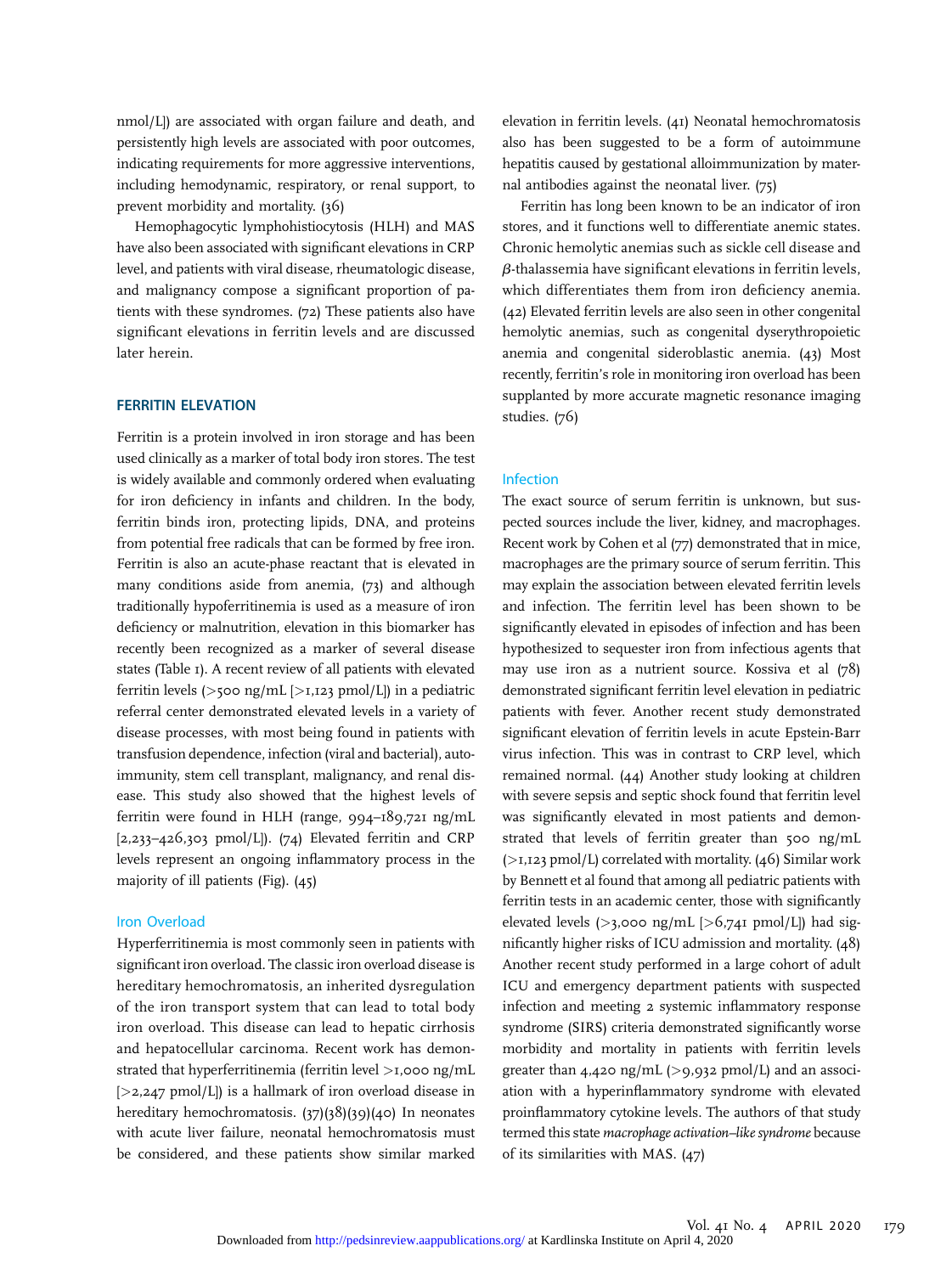#### Autoimmune Disease

Bennett et al (48) also noted that the highest levels of ferritin were seen in patients with rheumatologic disease and bone marrow transplants. Adult-onset Still disease commonly presents with hyperferritinemia, but, as the name suggests, this is an adult disease. (79) The pediatric-onset equivalent, sJIA, typically demonstrates elevated ferritin levels at diagnosis and shows response to treatment with glucocorticoids. (80) Importantly, the prevalence of MAS in sJIA is 7% to 13%, and an elevated ferritin level  $(>500 \text{ ng/mL}$   $>1,123$ pmol/L]) in these patients should prompt investigation for this syndrome. (49) Another recent study demonstrated usefulness in the use of ferritin levels to differentiate sJIA (without MAS) from Kawasaki disease. This same study demonstrated in patients with Kawasaki disease that those with significant ferritin level elevation developed refractory disease and tended to require repeated IVIg treatment or plasma exchange therapy. Only a single patient with Kawasaki disease in this study developed MAS, and no patients with sJIA met the MAS criteria, but IL-18 levels were suggested to be useful in assisting in the differentiation of Kawasaki disease with MAS from sJIA. (81) A study of biomarkers in juvenile dermatomyositis demonstrated that elevated ferritin levels associated with rapidly progressive interstitial lung disease, a major cause of death in this population, and an elevated ferritin level may indicate a need for early aggressive treatment. (82) There is limited information on ferritin levels in pediatric systemic lupus erythematosus, although the occurrence of fever and cytopenia with hyperferritinemia (ferritin level >500 ng/mL  $[>1,123 \text{ pmol/L}]$  should raise concern for MAS in this disease. (50)

#### Bone Marrow Transplant

Ferritin level has been shown to have clinical usefulness in patients undergoing bone marrow transplant for hematologic malignancy. Adult studies have shown that lower survival rates correlate with elevated pretransplant ferritin levels, and this work has been supported in pediatric patients showing elevated ferritin levels (>110 ng/mL [>247 pmol/L]) associated with hepatic, endocrine, and cardiac dysfunction. (51) A similar pediatric study determined that ferritin levels greater than 1,000 ng/mL  $(>2,247)$ pmol/L) correlate with increased treatment-related mortality. This same study demonstrated that iron chelation therapy decreased mortality rates to the same rate as patients with lower ferritin levels. (52) Elevated ferritin levels also indicate an increased risk of hepatic veno-occlusive disease after stem cell transplant in the pediatric population. (53)

Studies have shown that adults with elevated pretransplant ferritin levels have significant increases in risk of bloodstream infections, septic shock, and sepsis with organ failure, although this has not been examined in children. (83)(84) Another recent study demonstrated that graft rejection in allogeneic hematopoietic stem cell transplant was preceded by a 77-fold increase in ferritin 1 to 7 days before the onset of symptoms. (85)

Finding a combination of substantial elevation of CRP and ferritin levels warrants consideration of HLH and MAS. A recent review of MAS in pediatric rheumatologic patients demonstrated significant elevation of ferritin and CRP levels in 88% and 85% of patients, respectively. (54) These are 2 easily testable markers that can be checked quickly if this diagnosis is suspected clinically. The most recent diagnostic criteria for HLH requires 5 of 8 characteristics: 1) fever, 2) cytopenia of 2 cell lines, 3) hypertriglyceridemia or hypofibrinogenemia, 4) hyperferritinemia (ferritin level >500 ng/mL [>1,123 pmol/L]), 5) hemophagocytosis, 6) elevation in soluble IL-2 receptor level, 7) decreased natural killer cell activity, and 8) splenomegaly. (86) Unfortunately, as these diagnostic criteria have been applied to clinical practice, it has been recognized that there is overlap between these criteria and a broad range of uncontrolled inflammation syndromes, including sepsis, SIRS, multiple organ dysfunction syndrome (MODS), MAS, and secondary and primary HLH. The recognition of this overlap has brought to light that these clinical syndromes represent a spectrum of uncontrolled inflammation that has become harmful to the body. (87) There are few other clinical scenarios in which CRP and ferritin levels are simultaneously elevated, and these scenarios primarily fall on the sepsis/SIRS/ MODS/MAS/HLH spectrum, as demonstrated in bone marrow transplant patients. (84) A recent prospective cohort study examining pediatric patients with severe sepsis demonstrated that the combined elevation of CRP level (>40.8 mg/L  $[>389 \text{ nmol/L}]$  and ferritin level  $(>1.980 \text{ nm/L})$  $[>4,449 \text{ pmol/L}]$  is associated with a high risk of mortality. (45) The combined elevation of CRP and ferritin levels should raise concern for severe immune hyperactivation on the sepsis/MAS/HLH spectrum. Furthermore, this same study observed that if these 2 markers normalized, the risk of mortality was significantly reduced, whereas if they remained elevated, mortality remained high. There has been limited research into how disease outcomes are affected by the knowledge gained from these clinical markers beyond the effects on treatment discussed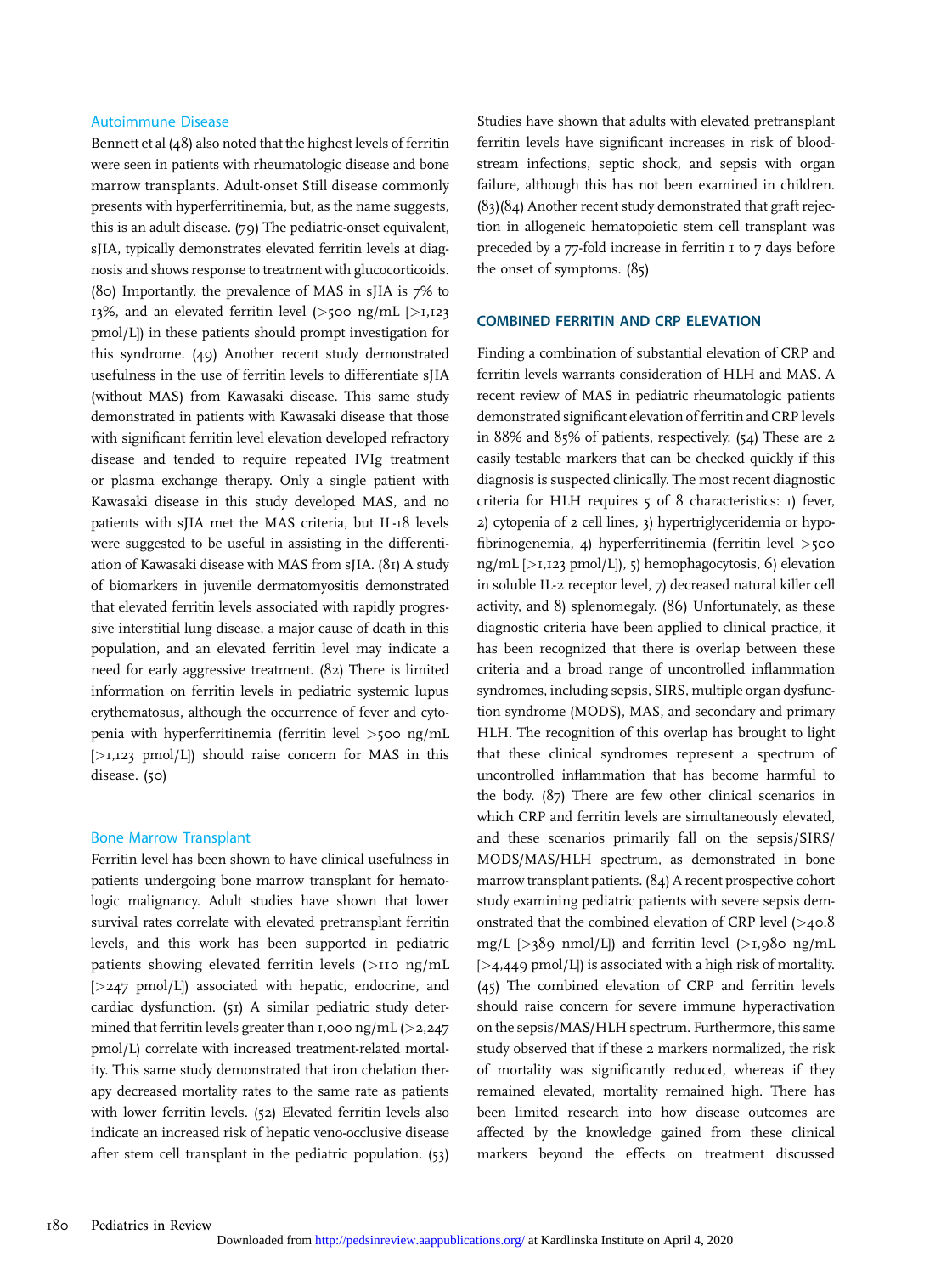previously, but CRP and ferritin levels should assist in early diagnosis and treatment, which should affect outcomes. Further work in this area in severely ill patients is warranted to determine whether these markers can improve outcomes in the future.

# CLINICAL DECISION PATHWAY FOR ELEVATED CRP

Considering the diverse literature available on elevated CRP and ferritin levels in pediatric practice and the availability of the tests in standard clinical laboratories, CRP and ferritin levels can be easily and readily integrated into daily clinical practice for pediatricians. Furthermore, frequently physicians obtain these tests and are at a loss as to how to use the results. To this end, various pediatric specialists contributed to the design of a systematic summary of evidence for the investigation and clinical decision making surrounding elevated CRP and ferritin levels. Per the clinical experience of this multidisciplinary group and based on available scientific evidence, we composed Tables I and 2 for general pediatricians and pediatric trainees for decision-making guidance in the setting of elevated inflammatory markers. Importantly, the biomarkers cannot supplant clinical decision making, and evidence presented in this review should be used only as an adjunct to clinical practice. Furthermore, this evidence is based specifically on the review of literature and the consensus of the authors after review of the literature. CRP and ferritin levels cannot be used in isolation and must be considered only in appropriate clinical situations to assist in guidance of therapy, not as a driver of therapy.

CRP and ferritin levels, commonly available biomarkers, have wide and varying uses in the clinical world of pediatrics. We outlined the evidence currently available and through the contribution of pediatric specialists derived a clinical systematic summary of evidence to determine the etiology of fever for pediatric patients by incorporating CRP and ferritin levels. CRP level elevation in the setting of fever could indicate infection, especially in patients with renal disease, or disease flare in inflammatory bowel disease or

pancreatitis. It can also be followed for response to treatment in graft-versus-host disease. Ferritin level elevation can indicate sJIA, HLH, MAS, malignancy, or iron overload. Viral infection, especially in the posttransplant setting, must also be considered. Furthermore, the combination of elevations in CRP and ferritin levels can indicate a severe inflammatory process and impending morbidity. These markers in combination can guide treatment in sepsis/ SIRS/MODS/MAS/HLH and are particularly helpful when monitored for signs of response. Unfortunately, much of the evidence available remains variable, and CRP and ferritin levels remain nonspecific without clinical correlation and other supporting laboratory findings. CRP and ferritin levels cannot be used in isolation and should not be obtained without a clinical question that will be influenced by a normal or elevated laboratory result. These serological markers of inflammation are widely available and easily monitored, which are desirable characteristics for clinical decision making in pediatric fever and warrant further investigation for clinical decision-making models, especially in relation to the uncontrolled inflammatory response.

### Summary

- Based on research evidence, C-reactive protein (CRP) and ferritin levels can be used to indicate uncontrolled inflammation in pediatric practice and should be considered in making treatment decisions based on the clinical context. In the setting of fever without a clear source, CRP and ferritin levels can assist in guiding diagnostic and treatment decisions.
- Based on research evidence and clinical consensus, CRP level greater than 40 mg/L (>381 nmol/L) and ferritin level greater than  $1,000$  ng/mL ( $>2,247$  pmol/L) should be considered highly concerning for severe infection with uncontrolled inflammation and indicate significantly increased mortality risk (Fig). These values should be considered early warning signs of severe impending illness.

References for this article are at [http://pedsinreview.aappub](http://pedsinreview.aappublications.org/content/41/4/172)[lications.org/content/41/4/172](http://pedsinreview.aappublications.org/content/41/4/172).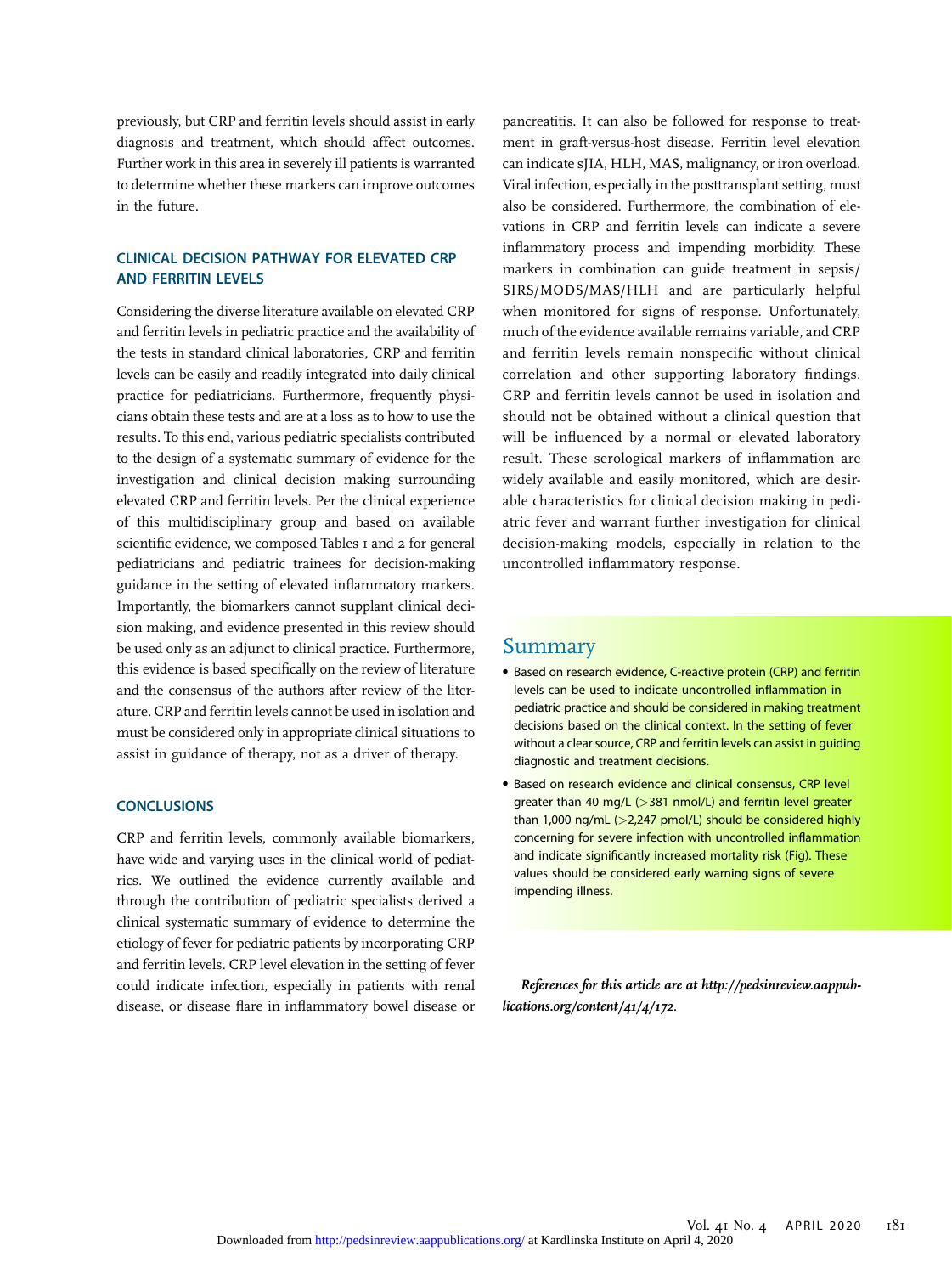# PIR Quiz

Individual CME quizzes are available via the blue CME link under the article title in the Table of Contents of any issue. To learn how to claim MOC points, go to: [http://www.aappublications.org/content/moc-credit.](http://www.aappublications.org/content/moc-credit)

- 1. As a pediatric hospitalist you are taking care of a 2-week-old boy who has been having persistent high fevers. All cultures, including blood, urine, and cerebrospinal fluid, are negative. Preliminary viral testing for influenza and respiratory syncyctial virus is negative. Extended viral testing is pending. You are trying to decide whether you can stop administering antibiotic agents. You order a C-reactive protein (CRP) test, which showed a level of 250 mg/L (2,381nmol/L). Assuming that your hospital laboratory has procalcitonin readily available, which of the following procalcitonin levels, in combination with the CRP, is highly predictive of the presence of serious bacterial infection in this febrile infant?
	- A. 0.1 ng/mL (0.1  $\mu$ g/L).
	- B. 0.5 ng/mL (0.5  $\mu$ g/L).
	- C. 1.0 ng/mL (1.0  $\mu$ g/L).
	- D. 1.5 ng/mL  $(1.5 \mu g/L)$ .
	- E. 2.5 ng/dL (2.5  $\mu$ g/L).
- 2. You are caring for a 3-month-old girl on the inpatient team with fever for 30 days without an obvious source. She was initially diagnosed as having a urinary tract infection and completed a 10-day course of cefdinir, and repeated urine cultures are negative. She has a CRP level of 100 mg/L (952 nmol/L), and her absolute monocyte count is 50. Anaerobic and aerobic blood cultures are pending, and the child is taking vancomycin and cefepime. Which of the following is the most appropriate next step in the management of this patient?
	- A. Adjust antibiotic drug choice to broaden the spectrum of antibiotic coverage.
	- B. Continue the current antibiotic drug regimen and obtain peak and trough drug levels.
	- C. Discontinue all antibiotic agents because the fever could be a drug fever.
	- D. High-volume blood culture for bacteria to be performed with temperature spikes.
	- E. Obtain fungal cultures and start antifungal drug therapy empirically.
- 3. An 8-year-old girl began having daily fevers up to  $102^{\circ}F$  to  $103^{\circ}F$  (38.9 $^{\circ}C$ –39.4 $^{\circ}C$ ) starting on postoperative day 3 after an appendectomy. The patient also has some upper respiratory tract infection symptoms. A CRP test was ordered by the surgical team and showed a level of 200 mg/L (1,905 nmol/L). Which of the following is the most likely possible cause of increased CRP level and fevers in this patient that should be investigated further?
	- A. Drug fever due to the anesthetics.
	- B. Fungal infection.
	- C. Postsurgical stress.
	- D. Serious bacterial infection.
	- E. Upper respiratory tract infection.
- 4. An 8-year-old boy was diagnosed as having polyarticular juvenile idiopathic arthritis 6 months ago. He has been on treatment with disease-modifying agents and is followed in the pediatric rheumatology clinic. He returned today for follow-up. His initial CRP level at the time of diagnosis was 50 mg/L (476 nmol/L). His CRP level today continues to be elevated at 70 mg/L (667 nmol/L), and his ferritin level is 1,100 ng/mL (2,471 pmol/L). The parents are concerned and ask your opinion about the laboratory results. Which of the following is the most accurate explanation of the laboratory findings in this patient?
	- A. Reassure the family because the CRP level is not expected to normalize until the patient is on treatment for more than 12 months.
	- B. The diagnosis is most likely incorrect and further testing must be performed.
	- C. The patient is most likely resistant to the treatment regimen.
	- D. The patient's disease will most likely have a poor prognosis.
	- E. The presence of concomitant infection must be ruled out.

REQUIREMENTS: Learners can take Pediatrics in Review quizzes and claim credit online only at: [http://](http://pedsinreview.org) [pedsinreview.org](http://pedsinreview.org).

To successfully complete 2020 Pediatrics in Review articles for AMA PRA Category 1 Credit<sup>TM</sup>, learners must demonstrate aminimum performance level of 60% or higher on this assessment. If you score less than 60% on the assessment, you will be given additional opportunities to answer questions until an overall 60% or greater score is achieved.

This journal-based CME activity is available through Dec. 31, 2022, however, credit will be recorded in the year in which the learner completes the quiz.



2020 Pediatrics in Review is approved for a total of 30 Maintenance of Certification (MOC) Part 2 credits by the American Board of Pediatrics (ABP) through the AAP MOC Portfolio Program. Pediatrics in Review subscribers can claim up to 30 ABP MOC Part 2 points upon passing 30 quizzes (and claiming full credit for each quiz) per year. Subscribers can start claiming MOC credits as early as October 2020. To learn how to claim MOC points, go to: [http://www.aappublications.](http://www.aappublications.org/content/moc-credit) [org/content/moc-credit.](http://www.aappublications.org/content/moc-credit)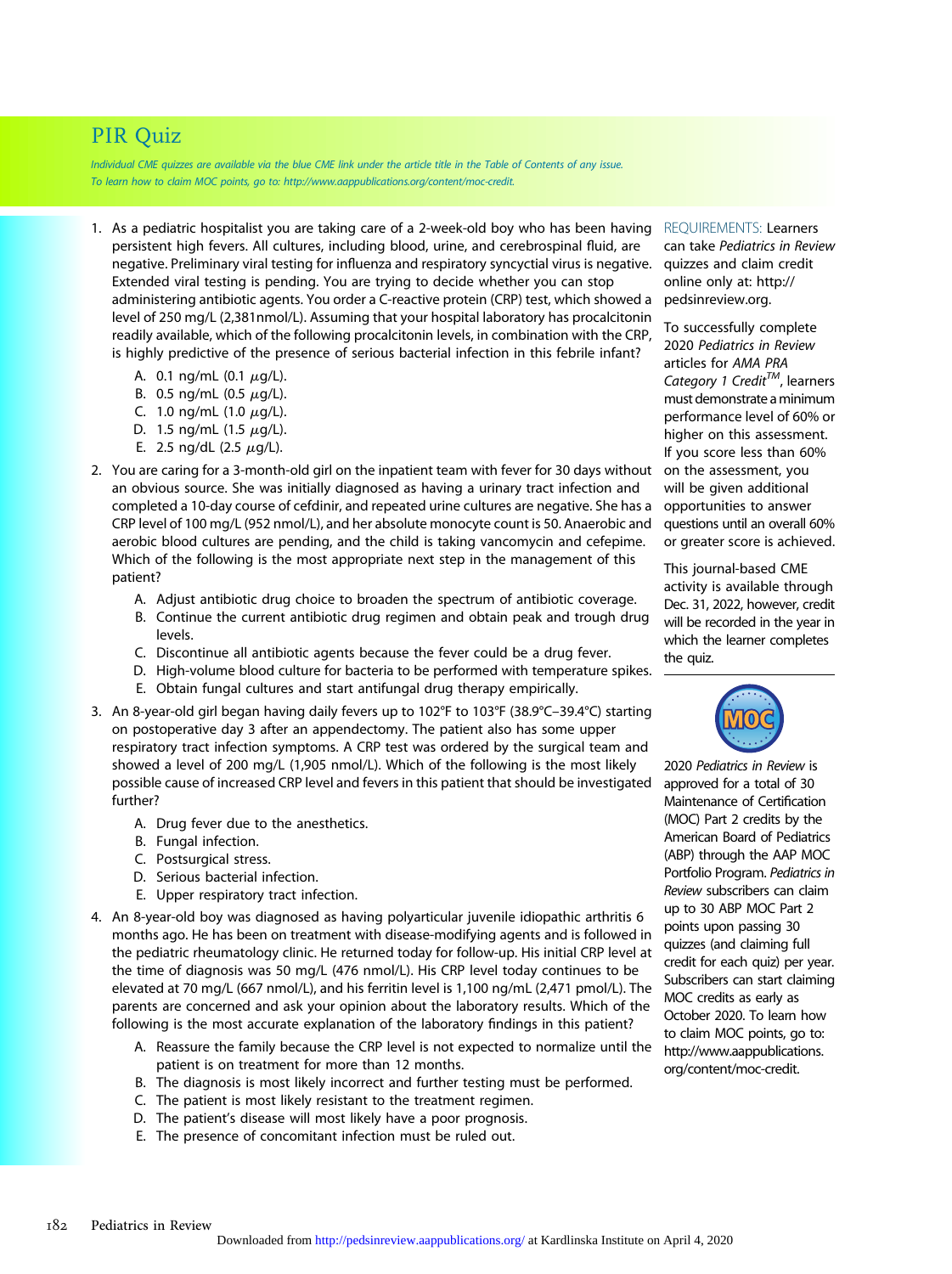- 5. You are treating a 5-year-old boy with Kawasaki disease who continues to run a fever (temperature >103°F [>39.4°C]) after intravenous immunoglobulin treatment 36 hours earlier. His ferritin level has been persistently elevated  $(>1,000$  ng/mL  $[>2,247$  pmol/L]). His initial echocardiographic findings were negative. Which of the following is the most appropriate next step in therapy that will affect the outcome in this patient?
	- A. Repeat echocardiography in 1 week.
	- B. Repeat intravenous immunoglobulin treatment.
	- C. Start acetaminophen therapy around the clock to treat the fever.
	- D. Start intravenous corticosteroid therapy.
	- E. Watchful waiting and reassurance.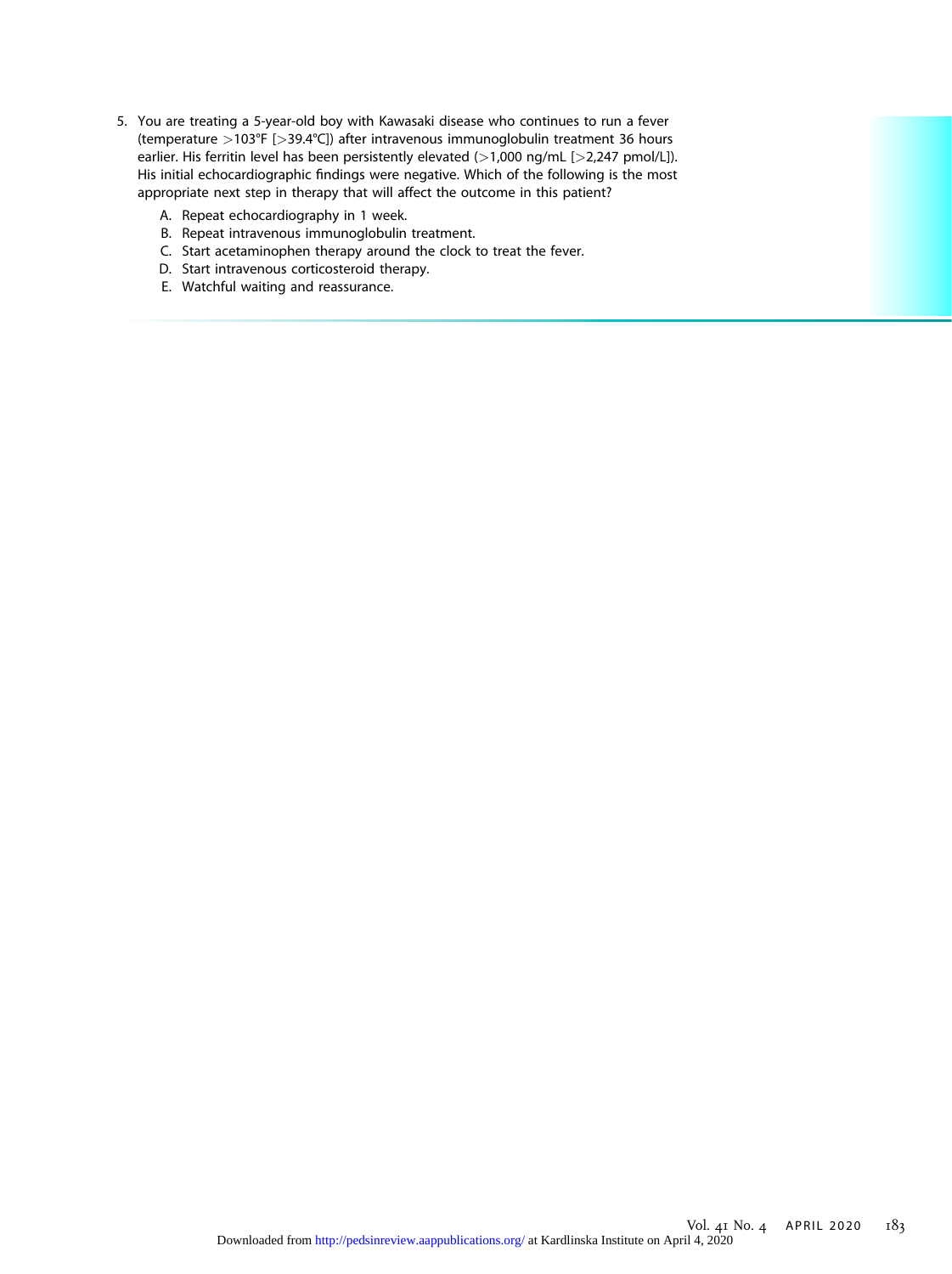## DOI: 10.1542/pir.2018-0101 *Pediatrics in Review* 2020;41;172 Joseph A. Carcillo Sindhi, Rajesh K. Aneja, Kathryn Torok, Michael J. Morowitz, Marian Michaels and Matthew D. Taylor, Vivek Allada, Michael L. Moritz, Andrew J. Nowalk, Rakesh **Use of C-Reactive Protein and Ferritin Biomarkers in Daily Pediatric Practice**

| <b>Updated Information &amp;</b><br><b>Services</b><br><b>References</b> | including high resolution figures, can be found at:<br>http://pedsinreview.aappublications.org/content/41/4/172<br>This article cites 86 articles, 23 of which you can access for free at:<br>http://pedsinreview.aappublications.org/content/41/4/172.full#ref-list |
|--------------------------------------------------------------------------|----------------------------------------------------------------------------------------------------------------------------------------------------------------------------------------------------------------------------------------------------------------------|
| <b>Subspecialty Collections</b>                                          | $-1$<br>This article, along with others on similar topics, appears in the<br>following collection(s):<br><b>Critical Care</b><br>http://classic.pedsinreview.aappublications.org/cgi/collection/critical                                                             |
|                                                                          | care sub<br><b>Infectious Disease</b><br>http://classic.pedsinreview.aappublications.org/cgi/collection/infecti<br>ous diseases sub                                                                                                                                  |
| Permissions & Licensing                                                  | Information about reproducing this article in parts (figures, tables) or<br>in its entirety can be found online at:<br>https://shop.aap.org/licensing-permissions/                                                                                                   |
| <b>Reprints</b>                                                          | Information about ordering reprints can be found online:<br>http://classic.pedsinreview.aappublications.org/content/reprints                                                                                                                                         |